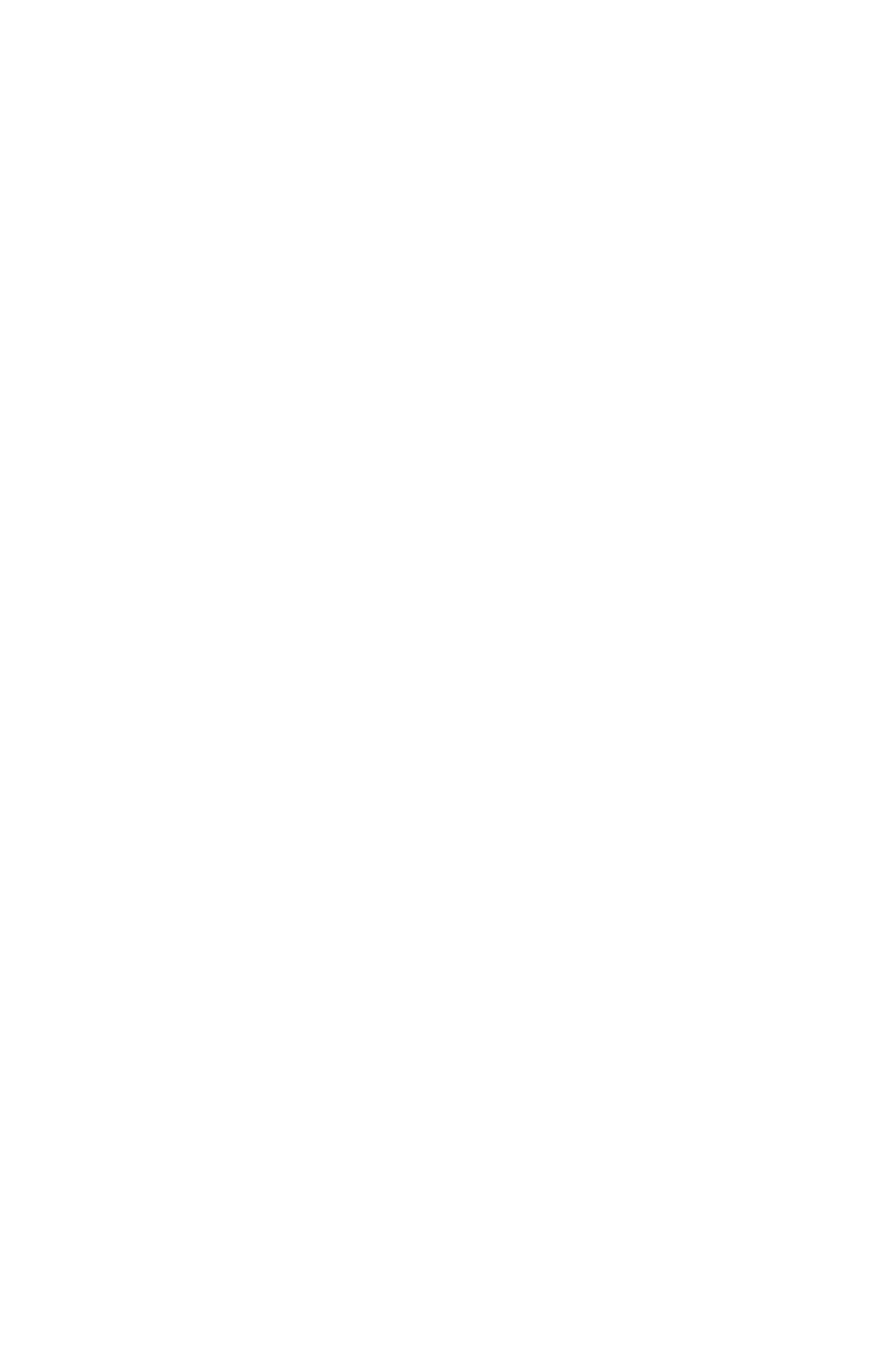| What's inside |  |  |
|---------------|--|--|
|               |  |  |

| What is Extra Help with Medicare<br>prescription drug plan costs? | 1  |
|-------------------------------------------------------------------|----|
| <b>Resources and Income</b>                                       | 1  |
| Applying for Extra Help                                           | 4  |
| Late Enrollment Penalty                                           | 4  |
| If you're an American Indian or Alaska Native                     | 7  |
| If you're a family member, caregiver,<br>or other third party     | 8  |
| How do I choose a specific plan?                                  | 8  |
| Can state agencies help with Medicare costs?                      | 10 |
| Appealing the decision                                            | 12 |
| How can I get more information?                                   | 14 |
| <b>Contacting Social Security</b>                                 | 14 |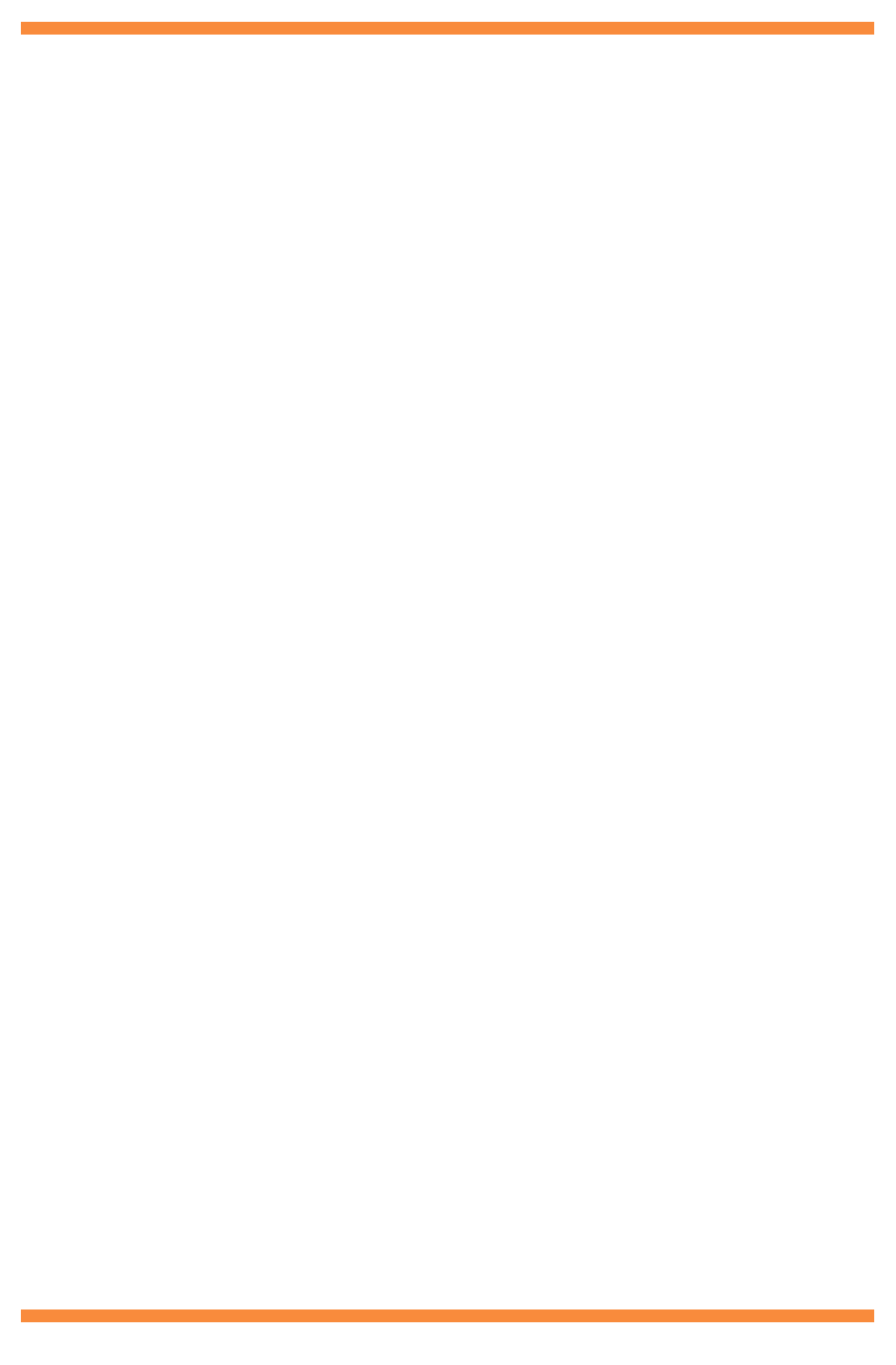## <span id="page-4-0"></span>What is Extra Help with Medicare prescription drug plan costs?

Anyone who has Medicare can get Medicare prescription drug coverage. Some people with limited resources and income also may be able to get Extra Help with the costs — monthly premiums, annual deductibles, and prescription co-payments — related to a Medicare prescription drug plan. The Extra Help is estimated to be worth about \$5,000 per year. Many people qualify for these big savings and don't even know it. To find out if you qualify, Social Security will need to know the value of your savings, investments, real estate (other than your home), and your income. We need information about you and your spouse, if you are married and living together.

To help Social Security determine if you are eligible for Extra Help, you will need to file an *[Application for](https://secure.ssa.gov/i1020/start)  [Extra Help with Medicare Prescription Drug Plan Costs](https://secure.ssa.gov/i1020/start)*  [\(Form SSA-1020\)](https://secure.ssa.gov/i1020/start).

## <span id="page-4-1"></span>Resources and Income

#### **What is the resource limit?**

To qualify for Extra Help, your resources must be limited to \$14,610 for an individual or \$29,160 for a married couple living together.

Resources include the value of the things you own. Some examples are:

- Real estate (other than your primary residence).
- Bank accounts including checking, savings and certificates of deposit.
- Stocks.
- Bonds, including U.S. Savings Bonds.
- Mutual funds.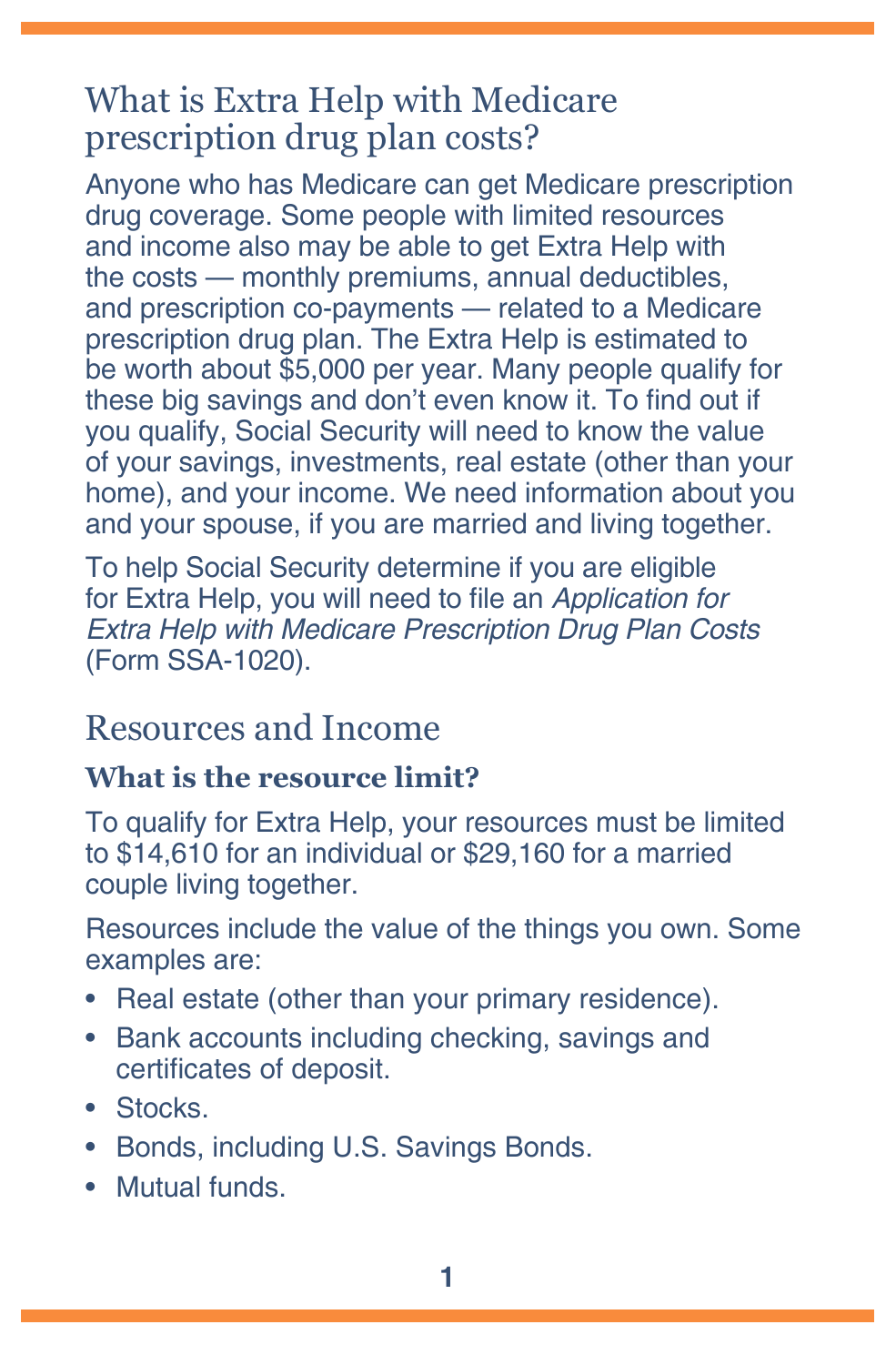- Individual Retirement Accounts (IRAs).
- Cash at home or anywhere else.

## **What does not count as a resource?**

## **We do not count:**

- Your primary residence.
- Your personal possessions.
- Your vehicle(s).
- Resources you couldn't easily convert to cash, such as jewelry or home furnishings.
- Property you need for self-support, such as rental property or land you use to grow produce for home consumption.
- Non-business property essential to your self-support.
- Life insurance policies.
- Burial expenses.
- Interest earned on money you plan to use for burial expenses.

## **Certain other money you are holding is not counted for nine months, such as:**

- Retroactive Social Security or Supplemental Security Income (SSI) payments.
- Housing assistance.
- Tax advances and refunds related to earned income tax credits and child tax credits.
- Compensation you receive as a crime victim.
- Relocation assistance from a state or local government.

You should contact Social Security for other resource exclusions.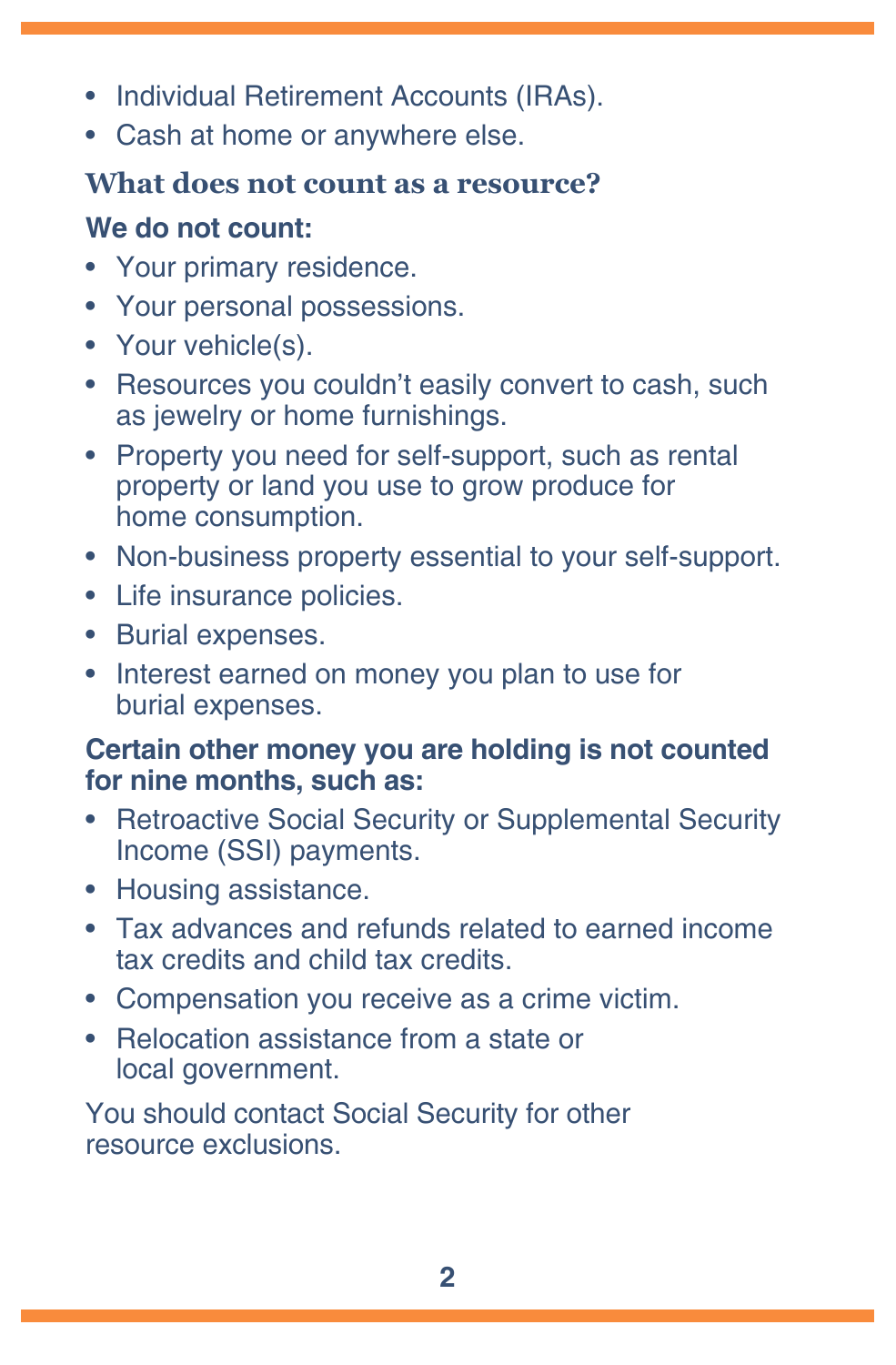## **What is the income limit?**

To qualify for Extra Help, your annual income must be limited to \$19,140 for an individual or \$25,860 for a married couple living together. Even if your annual income is higher, you may still be able to get some help. Some examples where your income may be higher and you can still get Extra Help include if you or your spouse:

- Support other family members who live with you.
- Have earnings from work.
- Live in Alaska or Hawaii.

## **What doesn't count as income?**

Not all cash payments count as income. For example, **we don't count**:

- Supplemental Nutrition Assistance Program (food stamps).
- Housing assistance.
- Home energy assistance.
- Medical treatment and drugs.
- Disaster assistance.
- Earned income tax credit payments.
- Assistance from others to pay your household expenses.
- Victim's compensation payments.
- Scholarships and education grants.

You should contact Social Security for other income exclusions.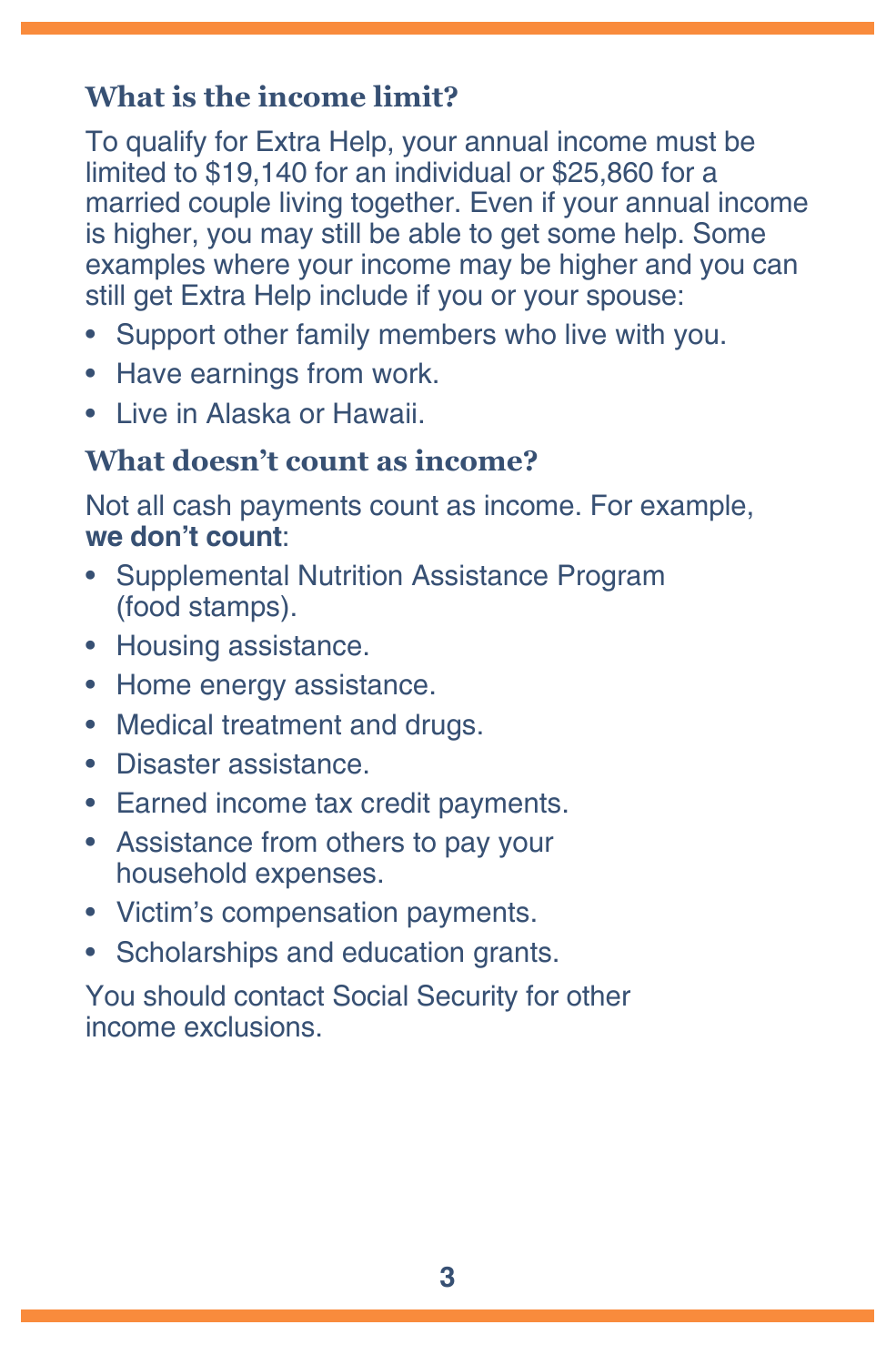## <span id="page-7-0"></span>Applying for Extra Help

## **How do I apply?**

Applying for Extra Help is easy. Just complete Social Security's *[Application for Extra Help with Medicare](https://secure.ssa.gov/i1020/start)  [Prescription Drug Plan Costs](https://secure.ssa.gov/i1020/start)* (Form SSA-1020). Use one of these methods:

- Apply online at *[www.socialsecurity.gov/extrahelp](https://www.socialsecurity.gov/extrahelp)*.
- Call Social Security at **1-800-772-1213** (TTY **1-800-325-0778**) to apply over the phone or to request an application.
- Apply at your local Social Security office.

After you apply, Social Security will review your application and send a letter to you to let you know if you qualify for Extra Help. After you qualify, you can choose a Medicare prescription drug plan. If you do not select a plan, the Centers for Medicare & Medicaid Services will do it for you. The sooner you join a plan, the sooner you begin receiving benefits.

If you aren't eligible for Extra Help, you still may be able to enroll in a Medicare prescription drug plan.

## Late Enrollment Penalty

## **Medicare Prescription Drug Plan Penalty**

If you don't enroll in a Medicare drug plan when you're first eligible, you may pay a late enrollment penalty if you join a plan later. You'll have to pay this penalty for as long as you have Medicare prescription drug coverage. However, you won't pay a penalty if you get Extra Help or other eligible prescription drug plan coverage.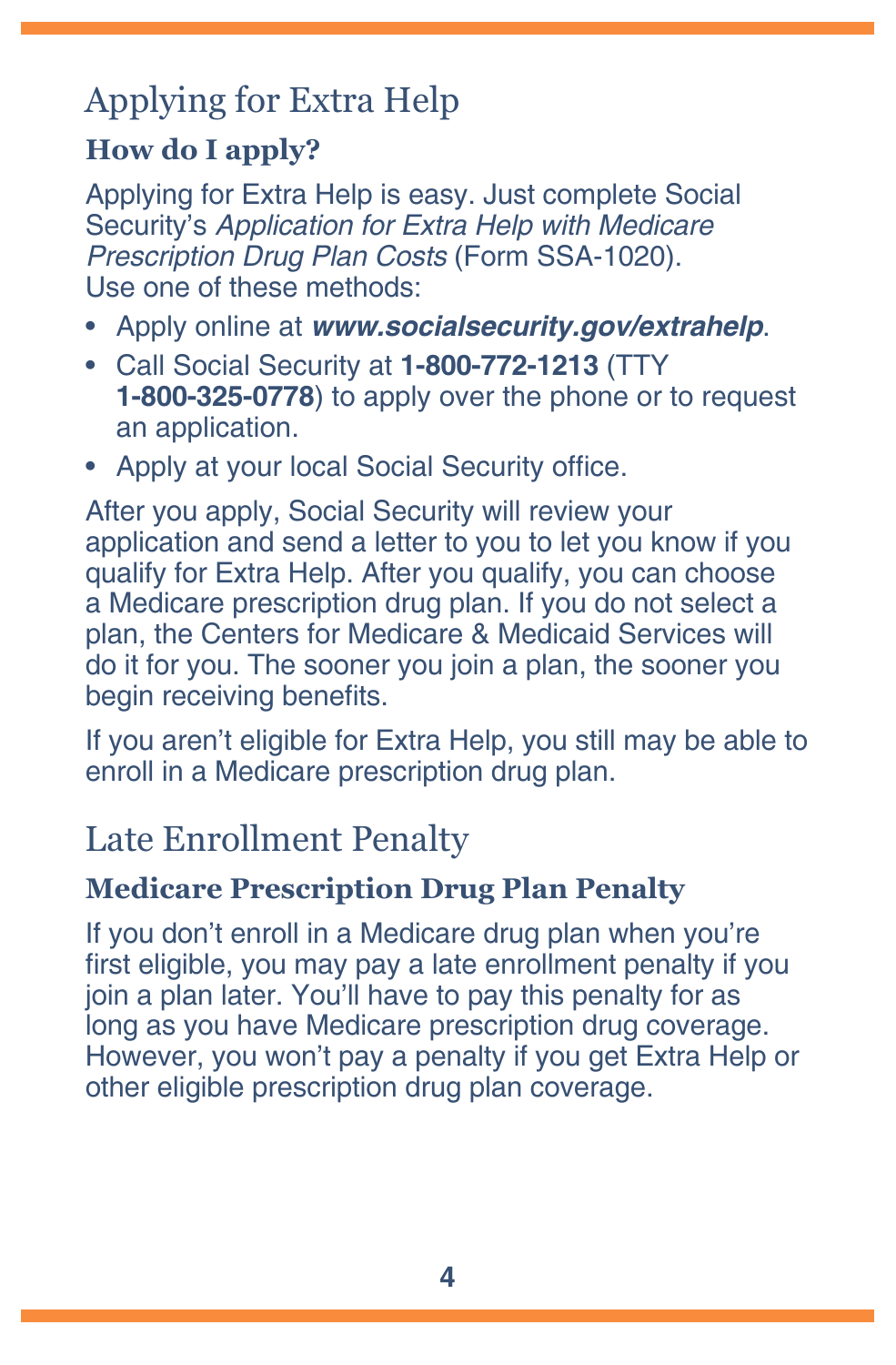*NOTE: The Medicare prescription drug plan late enrollment penalty is different than the Medicare Part B late enrollment penalty. If you don't enroll in Part B*  when you're first eligible for it, you may have to pay a late enrollment penalty for as long as you have Part B coverage. Also, you may have to wait to enroll, which will delay Part B coverage.

For information about enrollment periods, visit *M[edicare.gov](https://www.medicare.gov)* or call **1-800-MEDICARE** (**1-800-633-4227**; TTY **1-877-486-2048**).

## **Why should I apply online?**

Our online application is secure and offers several advantages. It takes you through the process step-by-step with a series of self-help screens. The screens will tell you what information you need to complete the application and will guide you in answering the questions fully. You can apply from any computer and at your own pace. You can start and stop at any time during the process, so you can leave the application and return later to update or complete any of the required information. We are careful to protect your personal information.

#### **What do I need to know?**

Most of the questions on the application are about resources and income. If you are married and living with your spouse, we need to know this information about both of you. Family members, caregivers and other third parties can help you complete the application. The information below can help you decide if you are eligible and can assist you in completing the actual application for Extra Help. The worksheet is **not** an application.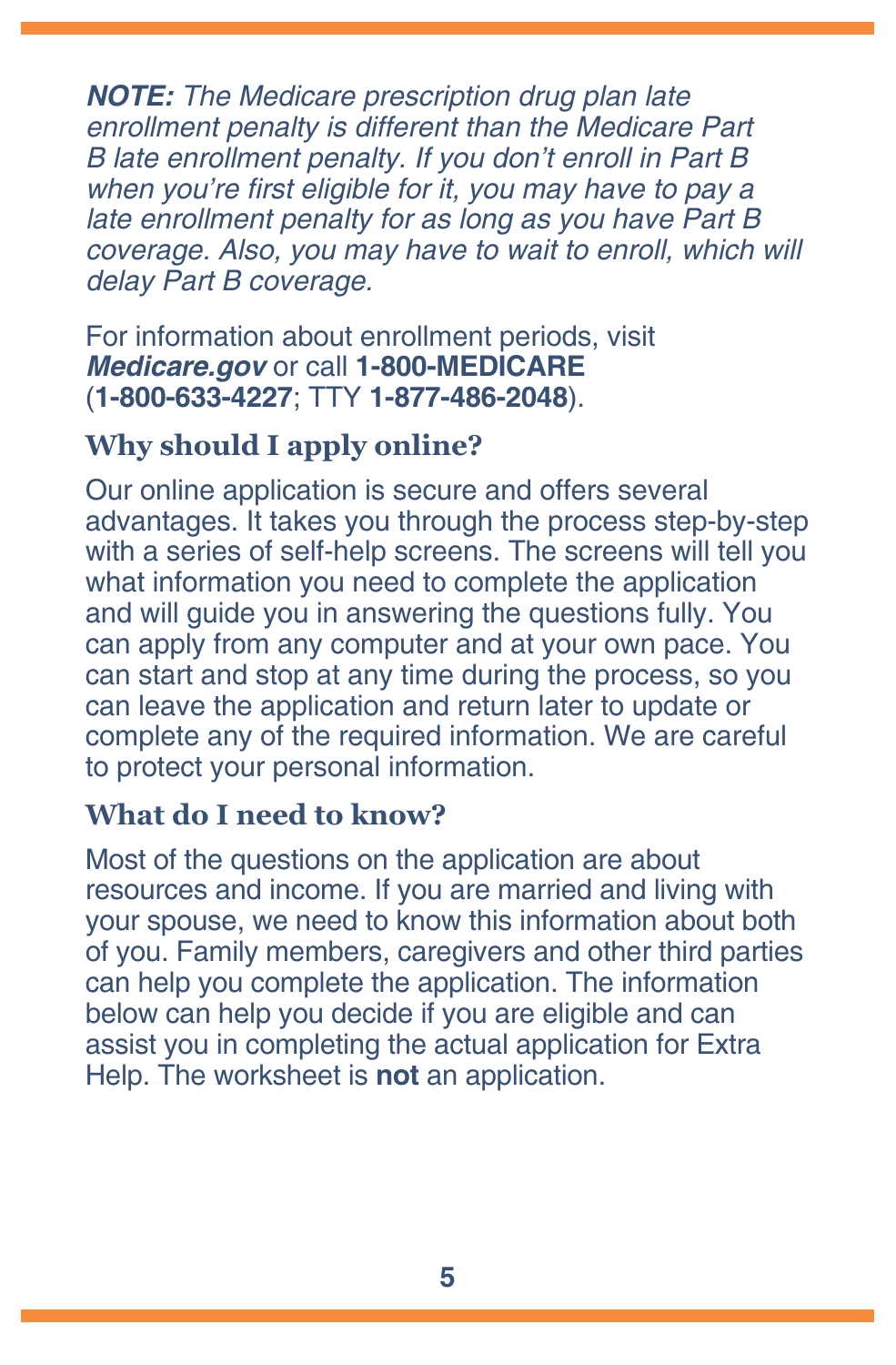## <span id="page-9-0"></span>**To prepare:**

- Identify the things you own alone, with your spouse, or with someone else, but **do not** include your home, vehicles, burial plots, life insurance policies, or personal possessions.
- Review all your income.
- Gather your records in advance to save time.

## <span id="page-9-1"></span>**The records you'll need are:**

- Statements that show your account balances at banks, credit unions, or other financial institutions.
- Investment statements.
- Stock certificates.
- Tax returns.
- Pension award letters.
- Payroll slips.

We won't ask for proof to support the information you provide, but we'll compare your information with data available from other government agencies to make sure the figures match.

We need to know information about your (and your spouse's, if you are married and living together) resources and income.

- 1. The dollar value of your resources for:
	- —Bank accounts, including checking, savings, and certificates of deposit.
	- —Stocks, bonds, savings bonds, mutual funds, individual retirement accounts (IRAs), or other investments.
	- —Cash at home or anywhere else.
	- —Any real estate other than your home.
- 2. The monthly dollar amount of your income from: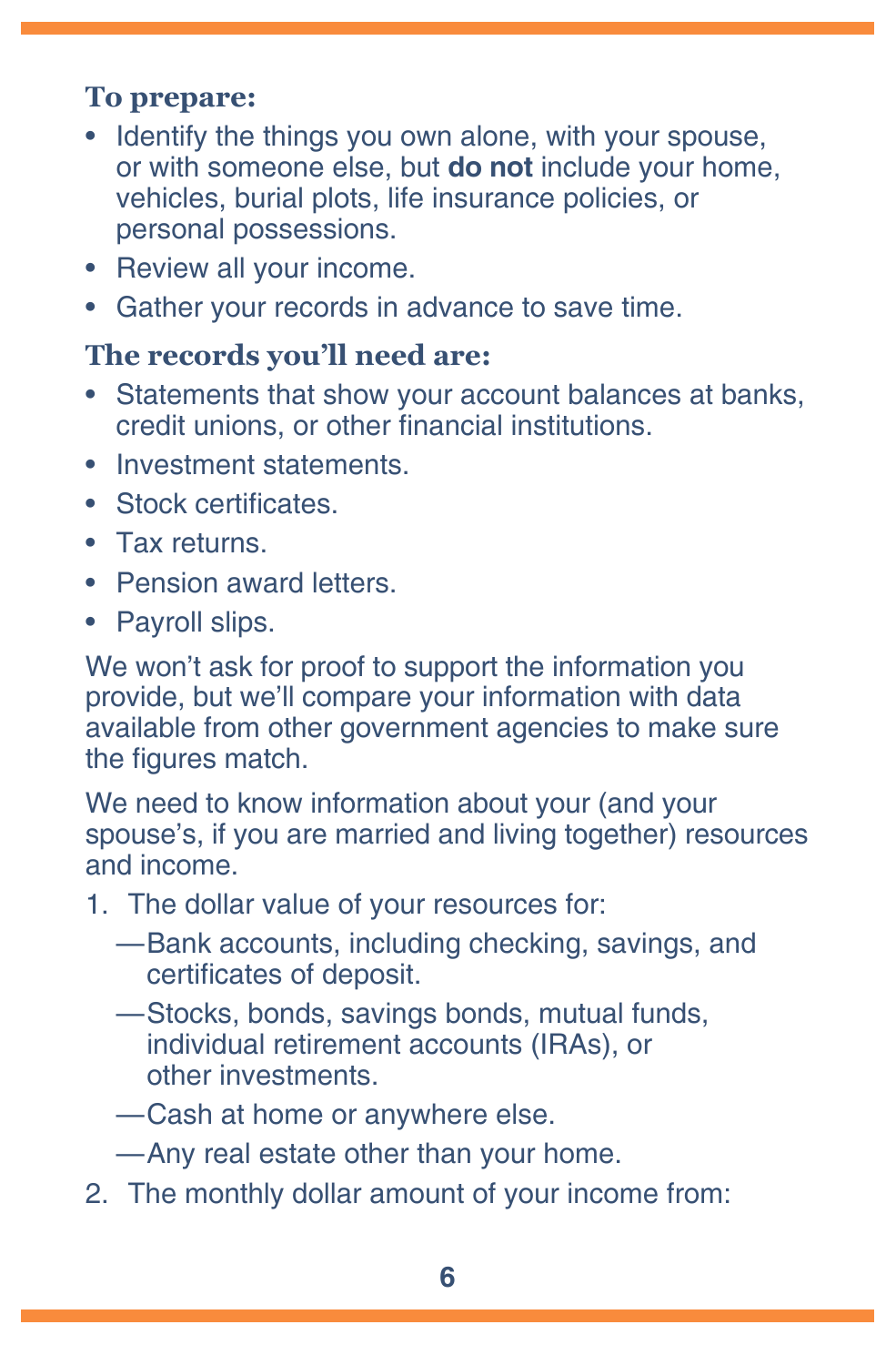- <span id="page-10-0"></span>—Social Security benefits.
- —Railroad Retirement benefits.
- —Veterans benefits.
- —Other pensions or annuities.

—Alimony.

- —Net rental income.
- —Workers' compensation.
- —Other income (e.g., unemployment, private or state disability payments).

—Wages.

—Net earnings from self-employment.

## If you're an American Indian or Alaska Native

Our "**[Resources and Income](#page-4-1)**" section provides a list of what doesn't count toward the resource and income limits for the Extra Help benefit. American Indians and Alaska Natives may have other resources and income that are excluded.

For example, **Social Security will not count** the following resources and income:

- Certain distributions received by an Alaska Native from an Alaska Native Regional and Village Corporation.
- Land held in trust by the United States for an individual Indian or tribe.
- Funds held in trust by the Secretary of the Interior for an Indian tribe and distributed per capita to members of the tribe.
- Up to \$2,000 per year received by an American Indian that is derived from individual interests in trusts or restricted lands.
- Payments to members of specific Indian tribes as provided by federal legislation.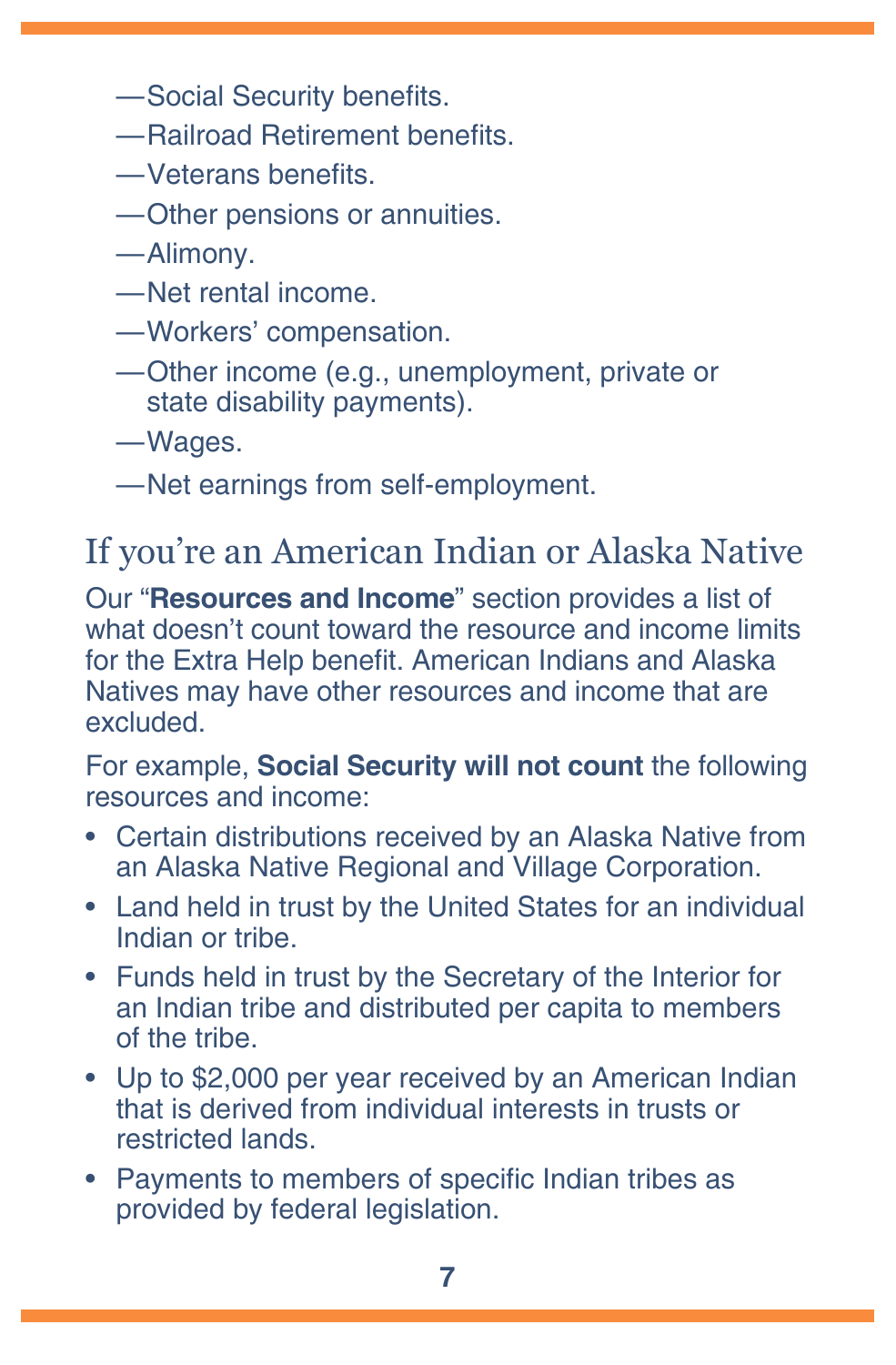<span id="page-11-0"></span>You should contact Social Security for other resource and income exclusions.

## If you're a family member, caregiver, or other third party

You can help Medicare beneficiaries apply for Extra Help with their Medicare prescription drug plan costs. If you assist someone with the application, you must answer the questions as if that person were completing the application. To find out if someone is eligible, Social Security will need to know the value of his or her savings, investments, real estate (other than the home), as well as income. We need information about whomever you are helping and his or her spouse, if they are married and living together. The information in our "**[To prepare:](#page-9-0)**" section, and "**[The records you'll need are:](#page-9-1)**" section, can help you with the application.

You can help someone apply for Extra Help online by visiting our website or calling our toll-free number to request the *[Application for Extra Help with Medicare](https://secure.ssa.gov/i1020/start)  [Prescription Drug Plan Costs](https://secure.ssa.gov/i1020/start)* (Form SSA-1020). You also can visit your local Social Security office for assistance.

## How do I choose a specific plan?

Visit *M[edicare.gov](https://www.medicare.gov)*, and use the following tools to help you decide.

- **Compare Medicare prescription drug plans** You can find and compare the prescription drug plans in your state that meet your personal needs and enroll in the prescription drug plan you select.
- **Formulary Finder**  You can enter information about the specific medications you take and get information to help you find the plans in your state that match your prescription drug needs.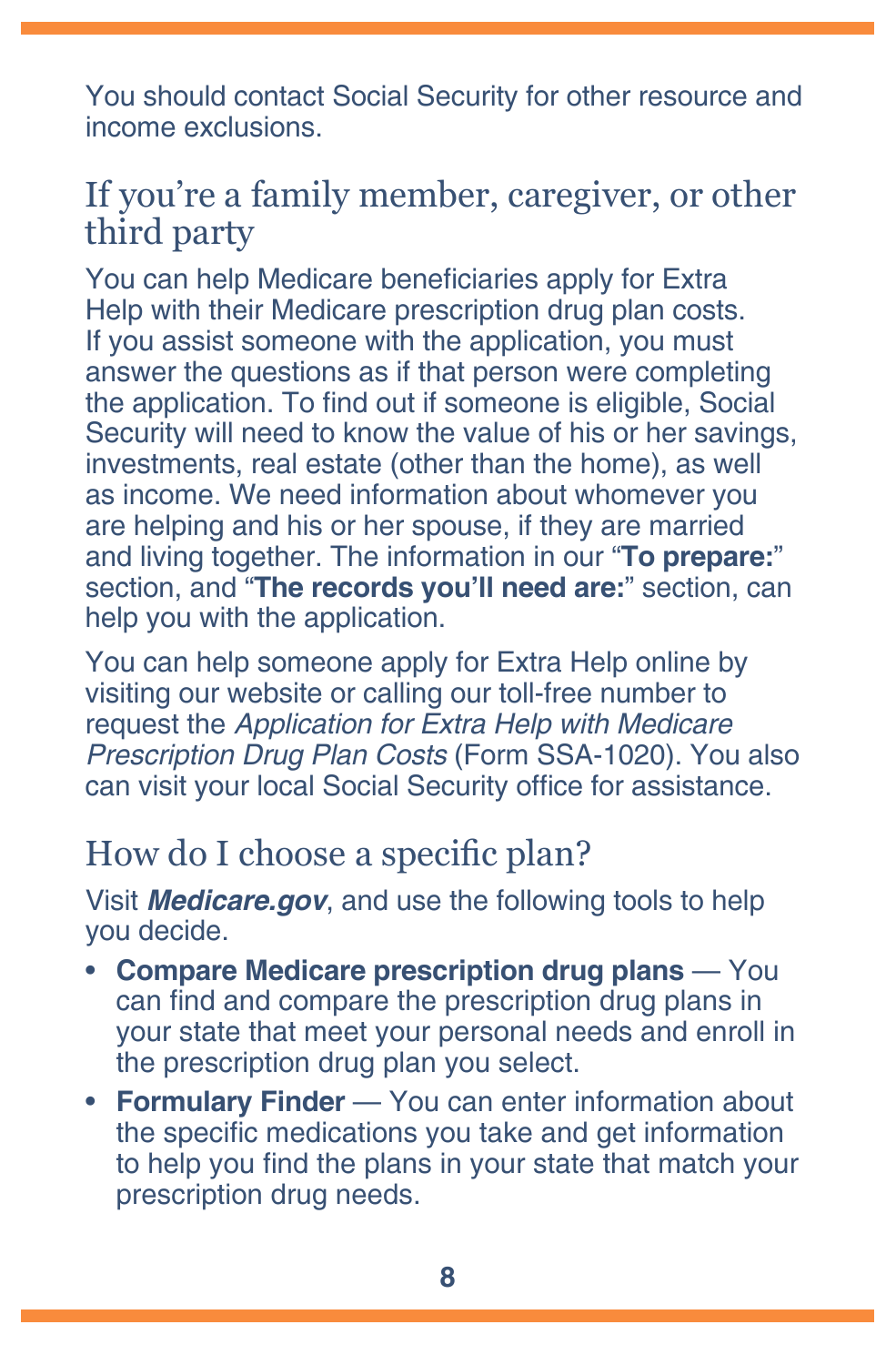To learn more about Medicare prescription drug plans and special enrollment periods, please visit *[Medicare.gov](https://www.medicare.gov)* or call **1-800-MEDICARE**.

#### **What factors should I consider when comparing Medicare drug plan choices?**

**Coverage** — Medicare drug plans will cover generic and brand-name drugs. Most plans will have a formulary, which is a list of drugs covered by the plan. The drugs covered by the plans can change, but the list always must meet Medicare's requirements.

**Cost** — Monthly premiums and your share of prescription costs will vary depending on which plan you choose. If you qualify for Extra Help because you have limited resources and income, you will get help with some or all of these costs.

**Convenience** — Drug plans must contract with pharmacies in your area. Check with the plan to make sure the pharmacies in the plan are convenient for you.

## **How do I join a Medicare prescription drug plan?**

- **On the plan's website** Visit the drug plan company's website. You may be able to join online.
- **On Medicare's website** Join a drug plan at *[Medicare.gov](https://www.medicare.gov)* using Medicare's online enrollment center.
- **By paper application** Contact the company offering the drug plan you choose, and ask for an application. After you fill out the form, mail or fax it back to the company.
- **By phone** Call the plan or call **1-800-MEDICARE**, and talk to a customer service representative.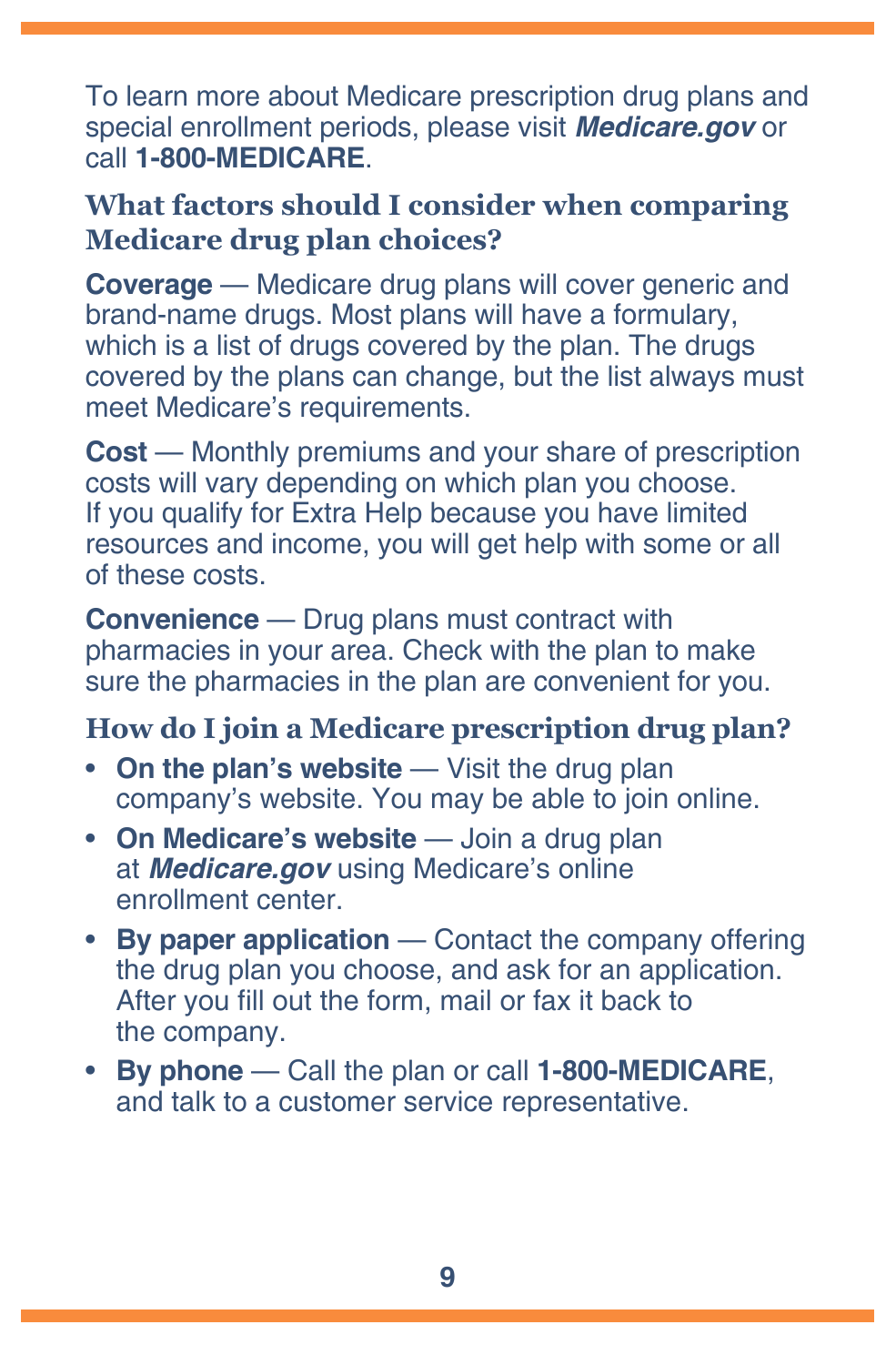## <span id="page-13-0"></span>Can state agencies help with Medicare costs?

When you file your application for Extra Help, you also can start your application process for the Medicare Savings Programs. These state programs provide help with other Medicare costs. Social Security will send information to your state unless you tell us not to on the Extra Help application. Your state will contact you to help you apply for a Medicare Savings Program.

These Medicare Savings Programs help people with limited resources and income pay for their Medicare expenses. The Medicare Savings Programs help pay for your Medicare Part B (medical insurance) premiums. For some people, the Medicare Savings Programs may also pay for Medicare Part A (hospital insurance) premiums, if any, and Part A and B deductibles and co-payments.

Medicaid or medical assistance is a joint federal and state program that helps pay medical costs for some people who have limited resources and income. Each state has different rules about eligibility and applying for Medicaid. Contact your state Medicaid office for more information.

#### **Review of Your Eligibility**

Social Security may contact you periodically to review your status. This review will ensure that you're still eligible for the Extra Help and still receiving all the benefits you deserve. Reviews are done every year, usually at the end of August. If you aren't selected for a review, there will be no change in the amount of Extra Help you receive.

#### **How will Social Security contact me?**

We'll send you a form called *[Social Security](https://www.socialsecurity.gov/prescriptionhelp/SSA-1026B-OCR-SM-INST.pdf)*  [Administration Review of Your Eligibility for Extra Help](https://www.socialsecurity.gov/prescriptionhelp/SSA-1026B-OCR-SM-INST.pdf)  [\(SSA-1026\)](https://www.socialsecurity.gov/prescriptionhelp/SSA-1026B-OCR-SM-INST.pdf). You'll have 30 days to complete and return this form. Any necessary adjustments to the Extra Help will be effective in January of the following year. For example, if we send you a review form in August 2020,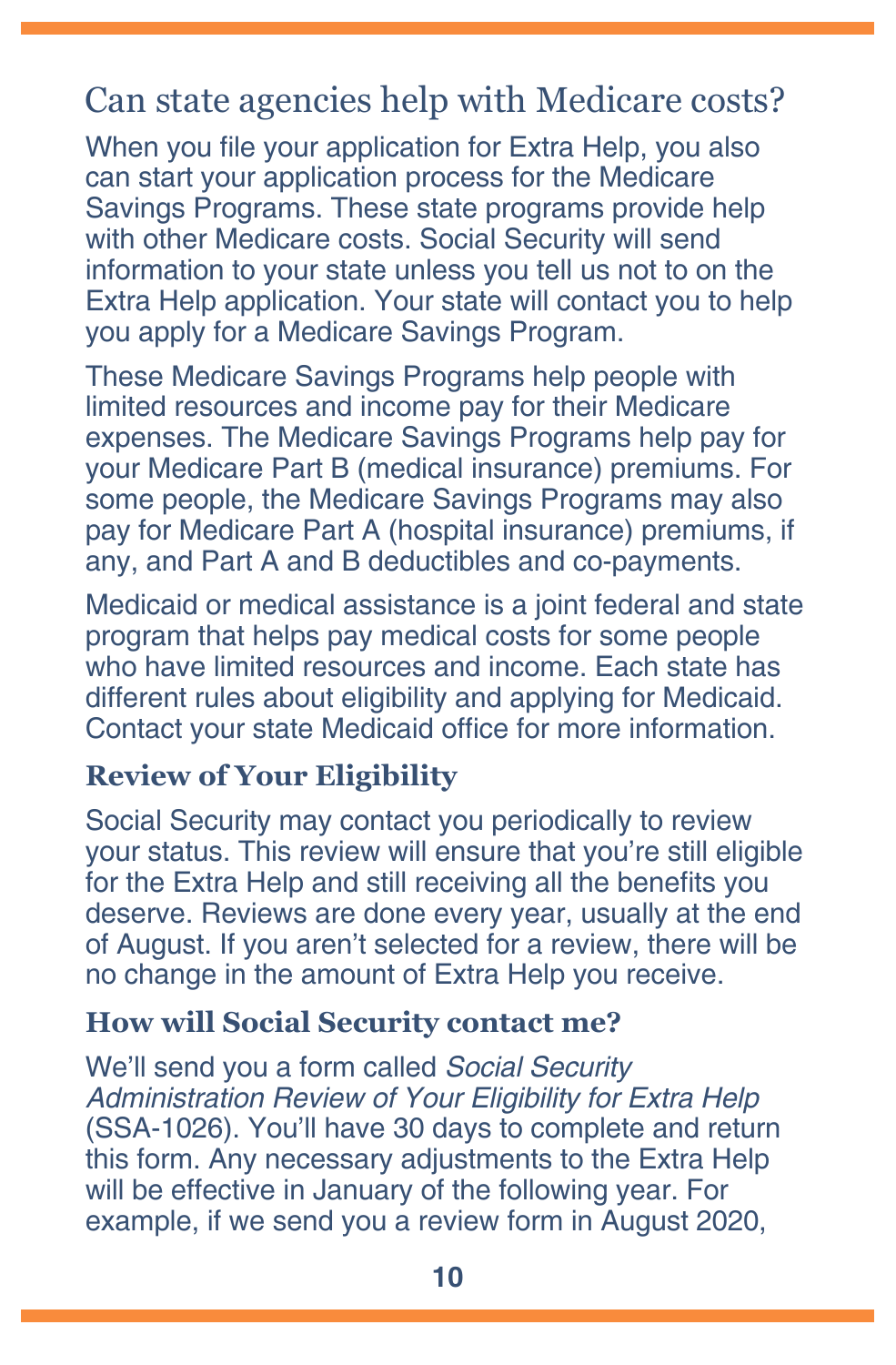and you return the review form within 30 days, any necessary adjustment to your Extra Help will be effective in January 2021.

## **What if I need help completing the form?**

Family members, caregivers, and third parties can help you complete the form. Social Security also can help answer your questions. Just call us at **1-800-772-1213**. If you're deaf or hard of hearing, please call our TTY number at **1-800-325-0778**. You also may visit your local Social Security office for assistance.

## **What kind of adjustment will be made to my Extra Help?**

One of the following:

- No change in the amount of Extra Help you receive.
- An increase in the amount of Extra Help you receive.
- A decrease in the amount of Extra Help you receive.
- Termination of your Extra Help.

## **What will happen if I don't return the review form?**

Your Extra Help will stop in the following year.

## **How will I know what decision Social Security made on the review?**

Social Security will send a letter to you explaining the decision we made. If you believe the decision is incorrect, you'll have the right to appeal it. The letter also will explain your appeal rights.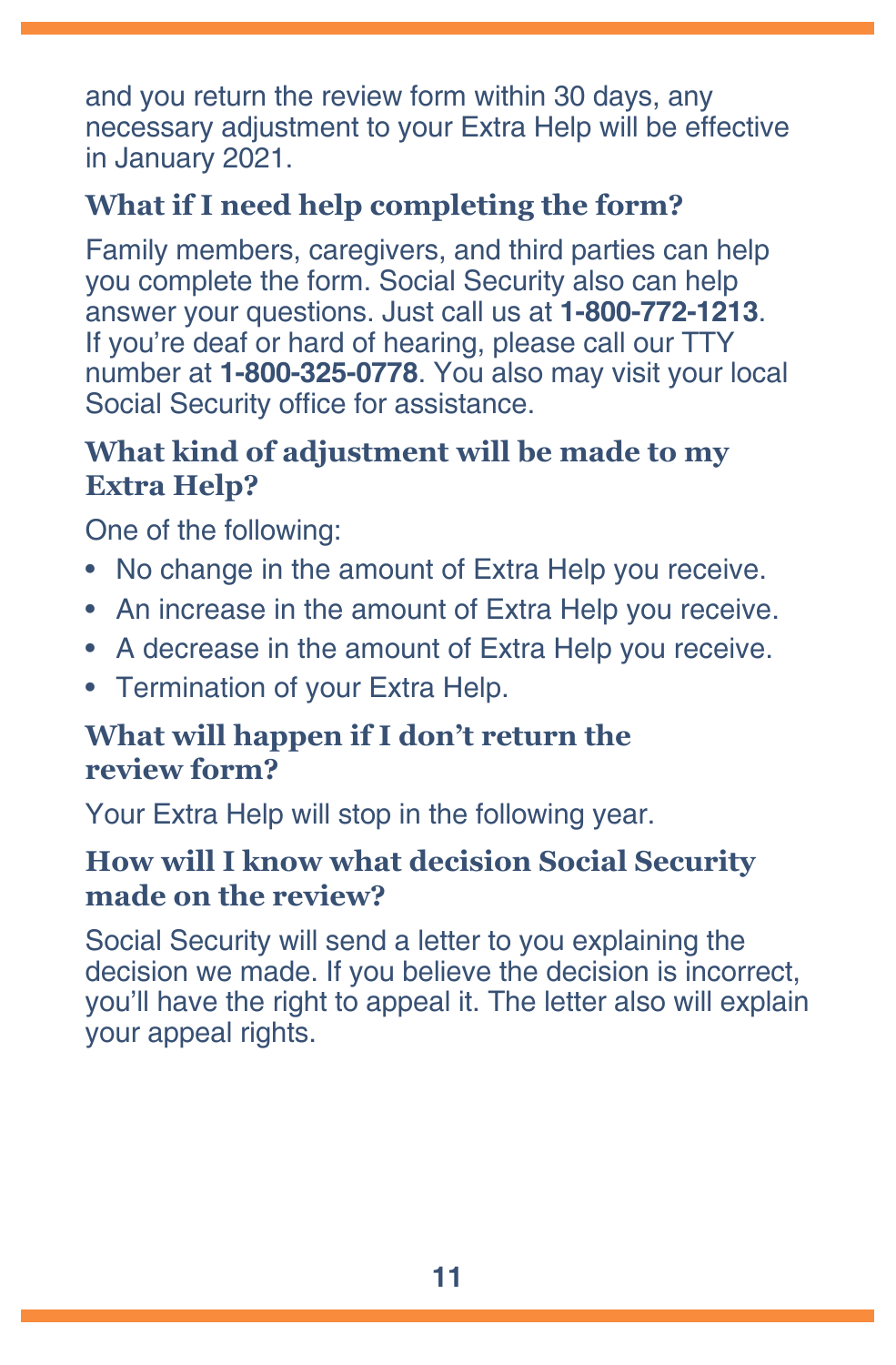## <span id="page-15-0"></span>Appealing the decision

#### **What can I do if I disagree with the information used to determine my eligibility?**

Social Security will send you a pre-decisional notice if the information in our records shows you are ineligible for Extra Help. If you don't understand the notice, call us at **1-800-772-1213**, and we'll explain it to you. If you disagree with the information we have, call the number above or visit your local Social Security office within 10 days of receiving the pre-decisional notice, and give us the correct information.

We'll send you a final determination if you don't provide us any additional information within 10 days. It will explain what you should do if you disagree with the final determination. We call this an appeal.

## **How can I appeal the final determination made on my application for Extra Help?**

If you want to appeal the determination Social Security made about your eligibility for Extra Help with Medicare prescription drug plan costs, visit our website at *[www.socialsecurity.gov/forms/ssa-1021.pdf](https://www.socialsecurity.gov/forms/ssa-1021.pdf)*, and complete the form, *[Appeal of Determination for Extra](https://www.ssa.gov/forms/ssa-1021.pdf)  [Help with Medicare Prescription Drug Plan Costs](https://www.ssa.gov/forms/ssa-1021.pdf)* [\(Form SSA-1021\)](https://www.ssa.gov/forms/ssa-1021.pdf). You will need to mail the request to Wilkes-Barre Data Operations Center, P.O. Box 1030, Wilkes-Barre, PA 18767-1030. You can also visit your local Social Security office for help.

#### **What will happen when I appeal?**

When you request the appeal, we'll ask you to tell us why you think our decision is wrong. Usually, we'll set up an appointment for a hearing to review your case with you by telephone. To set up the hearing appointment, we'll ask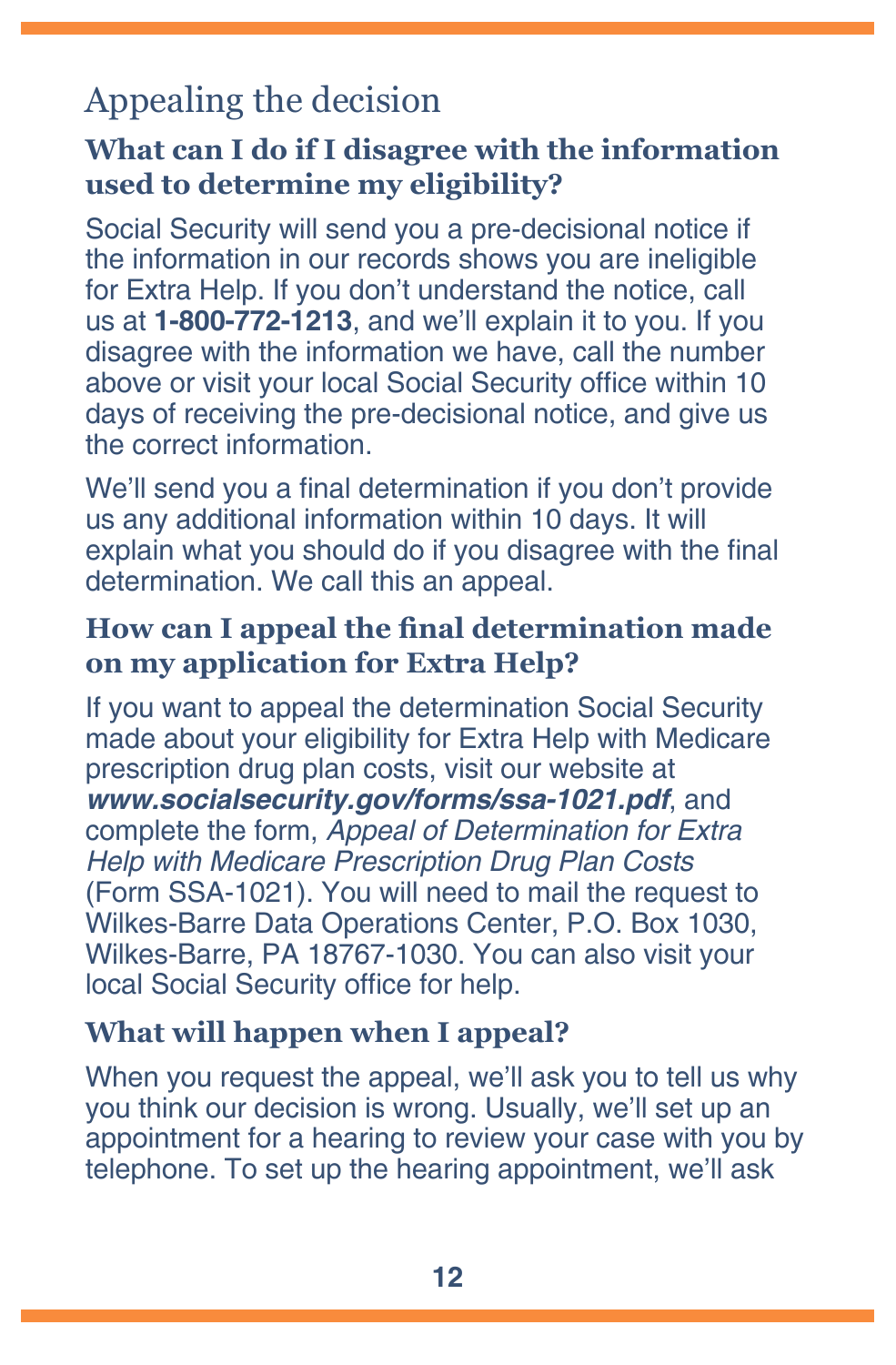you for two preferred times for us to call. Then, we'll send you a hearing appointment notice that will give you the time and date scheduled for your hearing.

If you choose not to participate in a telephone hearing, we'll decide your case by looking at the information we have on file, and any new information you give us, to be sure we make a proper decision. We call this a hearing by case review.

Whether you request a hearing by telephone, or a hearing by case review, we'll send you another notice as soon as we complete the necessary work on your claim.

#### **Is there a timeframe for the appeal?**

You have 60 days from the date you receive the notice telling you about our decision to request an appeal. If you don't appeal within 60-days, you may lose your right to appeal, and the decision we made becomes final. If you have a good reason for not appealing your case within the time limits, we may give you more time. You can request an extension by calling us at **1-800-772-1213**.

#### **Can I get help to request an appeal?**

You may choose to have someone help you with your appeal or to represent you. Your representative may be a lawyer or other qualified person familiar with you and the Social Security program. We will work with your representative just as we would work with you. He or she can act for you in most Social Security matters.

#### **What if I disagree with the decision?**

If you disagree with the decision Social Security makes on your appeal, you may file a lawsuit in a federal district court. The letter we send you about the decision on your appeal also will tell you how to ask a court to look at your case.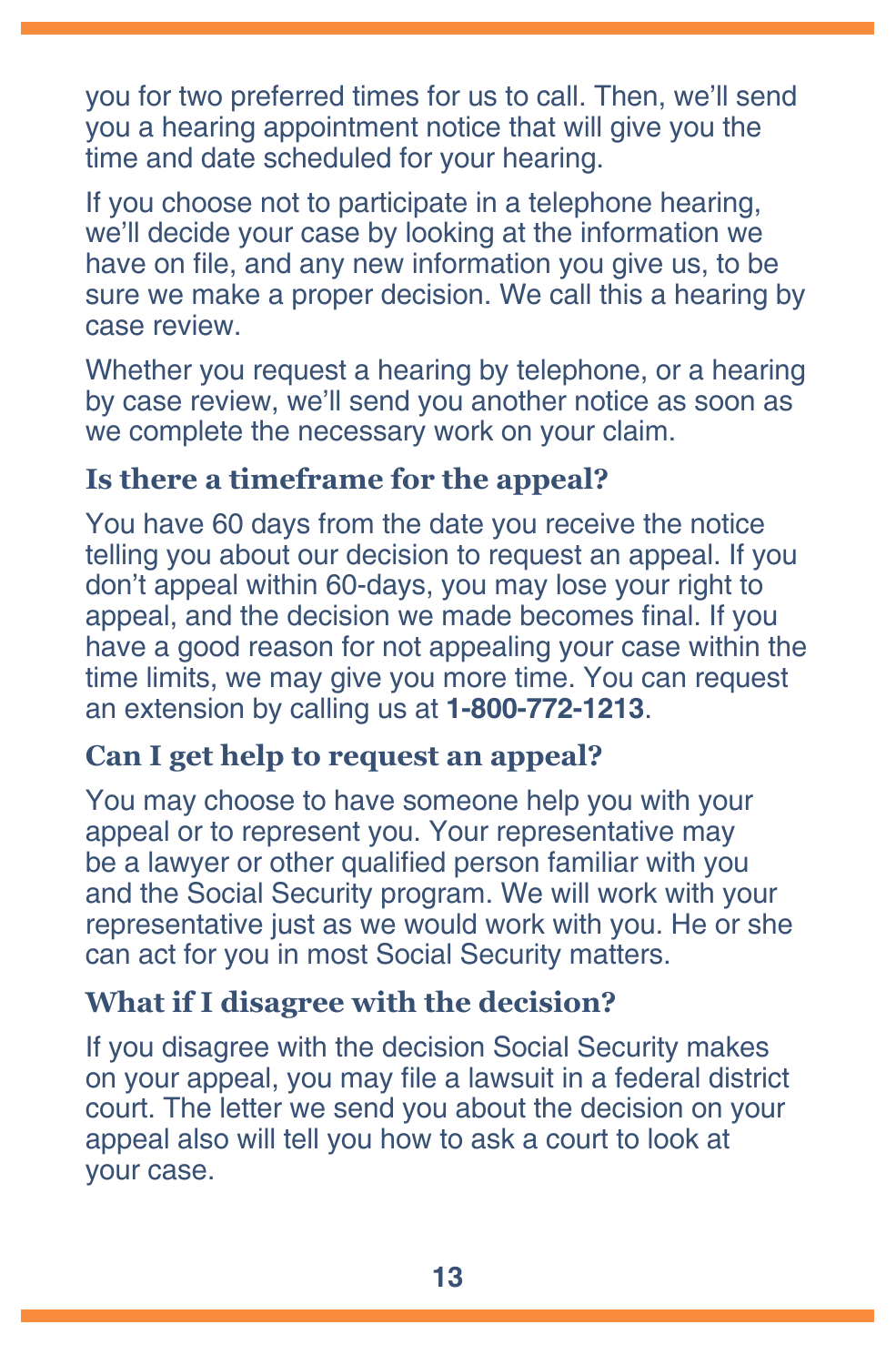## <span id="page-17-0"></span>How can I get more information?

For more information about getting Extra Help with your Medicare prescription drug plan costs, visit *[www.socialsecurity.gov/extrahelp](https://www.socialsecurity.gov/extrahelp)*, or call Social Security. Social Security representatives are available to help you complete your application. The sooner you apply, the sooner you will begin receiving benefits.

If you need information about Medicare Savings Programs, Medicare prescription drug plans, how to enroll in a plan, or to request a copy of the [Medicare & You](https://www.medicare.gov/pubs/pdf/10050-Medicare-and-You.pdf) handbook, please visit *[Medicare.gov](https://www.medicare.gov/)* or call **1-800-MEDICARE**. Your State Health Insurance Counseling and Assistance Program (SHIP) also can help answer your Medicare questions. You can find your local SHIP contact information in the back of your Medicare handbook, online at *M[edicare.gov](https://www.medicare.gov/)*, or you can request it when you call.

## Contacting Social Security

There are several ways to contact us, such as online, by phone, and in person. We're here to answer your questions and to serve you. For more than 80 years, Social Security has helped secure today and tomorrow by providing benefits and financial protection for millions of people throughout their life's journey.

## **Visit our website**

The most convenient way to conduct Social Security business from anywhere is online at *[www.socialsecurity.gov](https://socialsecurity.gov)*. You can accomplish a lot.

- [Apply for Extra Help with Medicare prescription](https://www.ssa.gov/i1020/)  [drug plan costs](https://www.ssa.gov/i1020/).
- [Apply for most types of benefits.](https://www.ssa.gov/benefits/forms/)
- [Find copies of our publications](https://socialsecurity.gov/pubs).
- [Get answers to frequently asked questions.](https://faq.ssa.gov)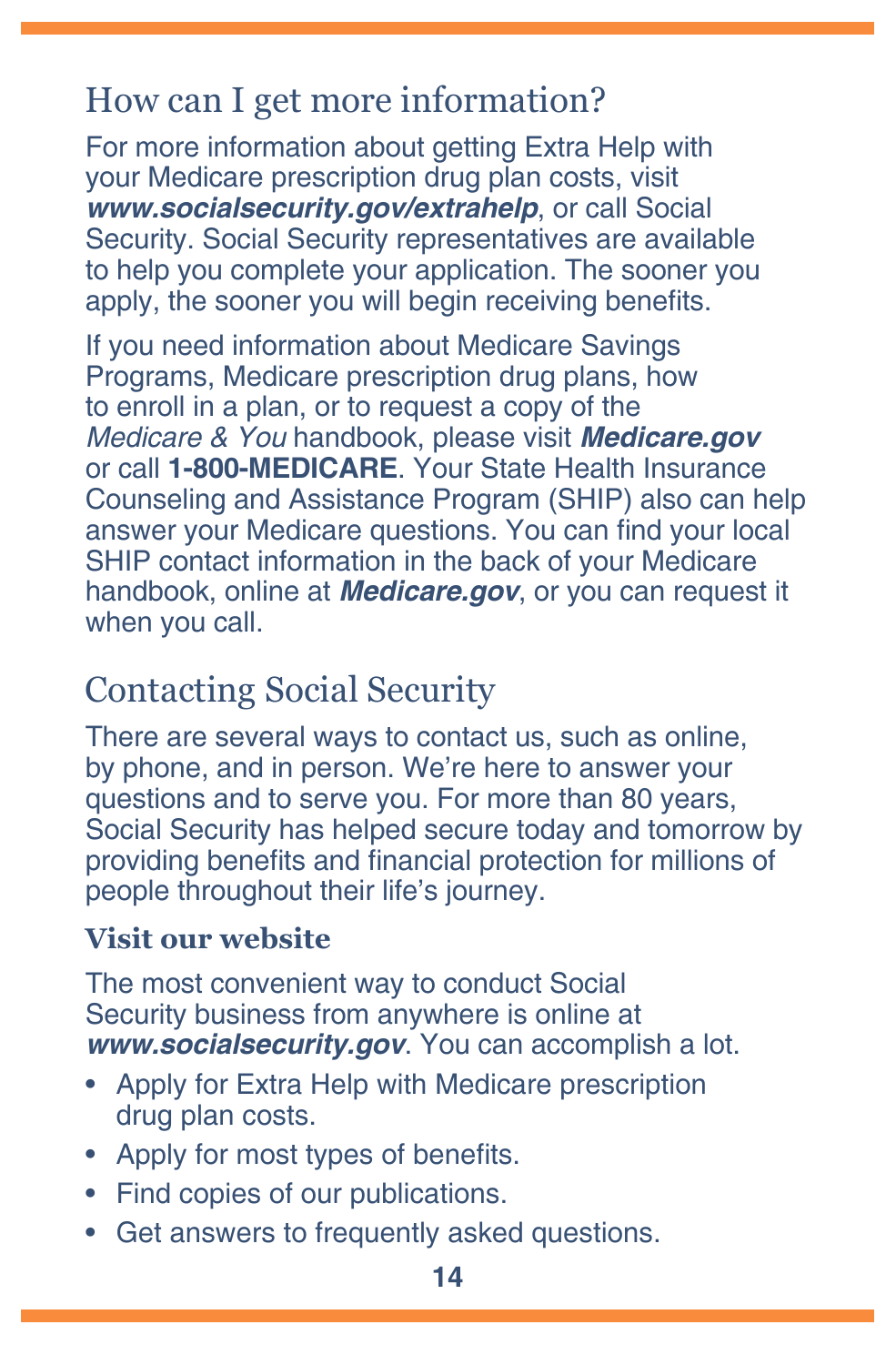When you create a *my* [Social Security](https://www.socialsecurity.gov/myaccount) account, you can do even more.

- Review your *[Social Security Statement](https://www.ssa.gov/myaccount/statement.html)*.
- [Verify your earnings.](https://faq.ssa.gov/en-us/Topic/article/KA-01741)
- [Print a benefit verification letter](https://www.ssa.gov/myaccount/proof-of-benefits.html).
- [Change your direct deposit information](https://www.ssa.gov/myaccount/direct-deposit.html).
- [Request a replacement Medicare card](https://faq.ssa.gov/en-us/Topic/article/KA-01735).
- Get a replacement [SSA-1099/1042S.](https://www.ssa.gov/myaccount/replacement-SSA-1099.html)
- Request a [replacement Social Security card](https://www.ssa.gov/myaccount/replacement-card.html), if you have no changes and your state participates.

## **Call us**

If you don't have access to the internet, we offer many automated services by telephone, 24 hours a day, 7 days a week. Call us toll-free at **1-800-772-1213** or at our TTY number, **1-800-325-0778**, if you're deaf or hard of hearing.

A member of our staff can answer your call from 7 a.m. to 7 p.m., Monday through Friday, if you need to speak with someone. We ask for your patience during busy periods since you may experience a high rate of busy signals and longer hold times to speak to us. We look forward to serving you.

## **Schedule an office visit**

You can find the closest office location by entering your ZIP code on our [office locator](https://secure.ssa.gov/ICON/main.jsp) webpage.

If you are bringing documents for us to see, remember that they must be original or certified copies that are certified by the issuing agency.